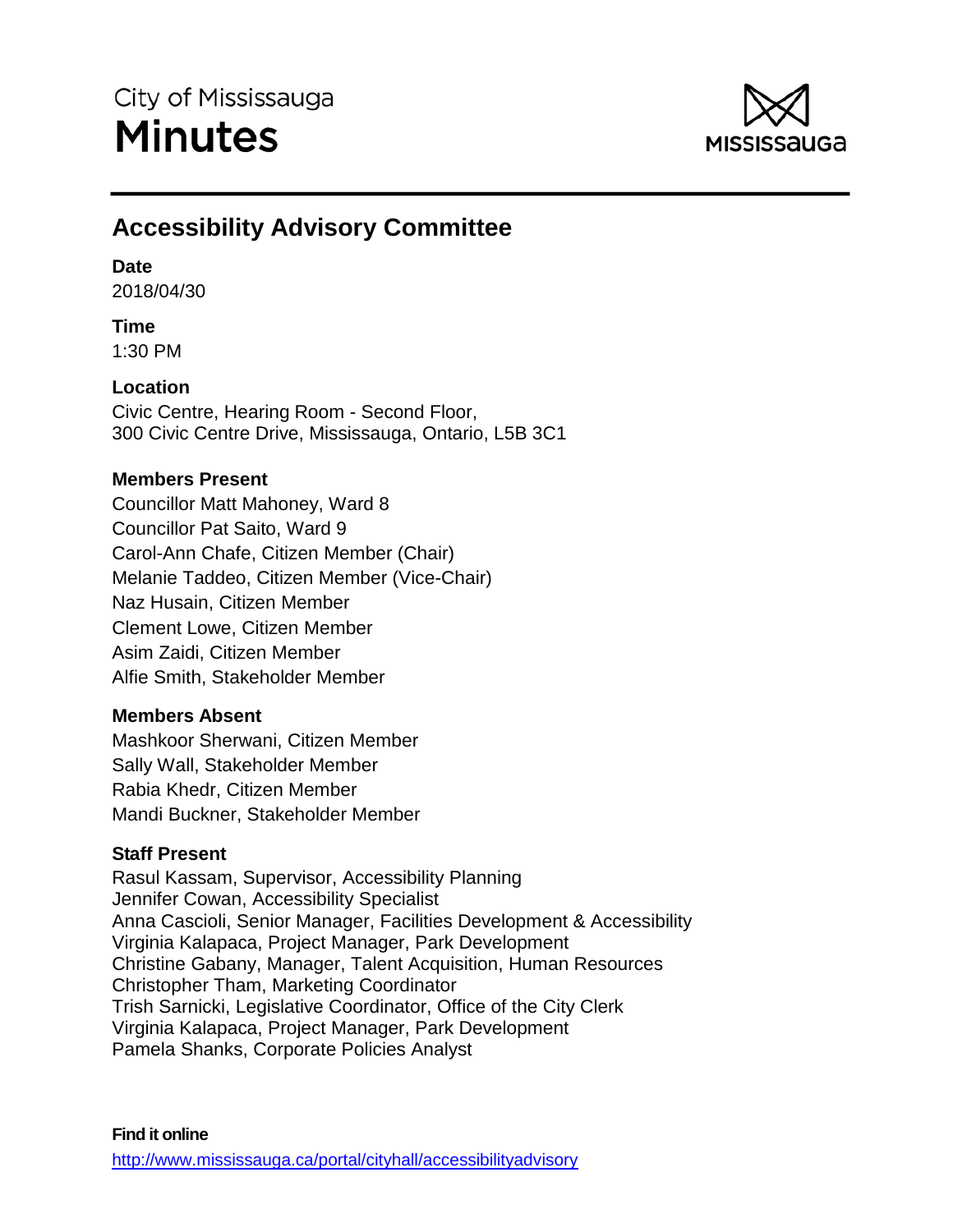#### 1. **CALL TO ORDER** – 1:35 PM

Carol-Ann Chafe, Chair, requested everyone present at the meeting introduce themselves.

### 2. **APPROVAL OF AGENDA**

Rasul Kassam, Supervisor, Accessibility Planning noted that on May 16, 2018 at 1:30 p.m. Mayor Crombie will attend a public event at the courthouse to paint the dynamic symbol on the parking pavement markers. Mr. Kassam noted that the Accessibility Advisory Committee (AAC) is invited to join in this event and requested that AAC Members notify Mr. Kassam or Jennifer Cowan, Accessibility Specialist by May 4, 2018 to confirm their attendance.

Approved (M. Taddeo)

### 3. **DECLARATION OF CONFLICT OF INTEREST** – Nil.

#### 4. **MINUTES OF PREVIOUS MEETING**

4.1 Minutes from the February 5, 2018 Accessibility Advisory Committee meeting

Approved (A. Smith)

#### 5. **DEPUTATIONS**

### 5.1. Judy Kerling, Manager, Employee Health Services spoke regarding Human Resources: Accommodation Practices

Ms. Kerling provided an overview of Human Resources Accommodation Practices and noted that Employee Health Services (EHS) supports people with accommodations under the People Strategy: Healthy Workplace strategic priority. Ms. Kerling spoke to temporary and permanent accommodations, noting they may be required at the time of hire or require time away from work. Ms. Kerling spoke to the various wellness initiatives offered by the City with respect to prevention, intervention and recovery, and noted the focus on prevention and keeping people well. Ms. Kerling stated that the City helped support 210 accommodations in 2017.

Questions from Committee Members arose with regard to the following:

- Clarification with respect to how many employees work for the City to understand the percentage of accommodations;
- Whether a specific type of disability is being accommodated more frequently.

In response to these questions, Ms. Kerling explained that the percentage of people who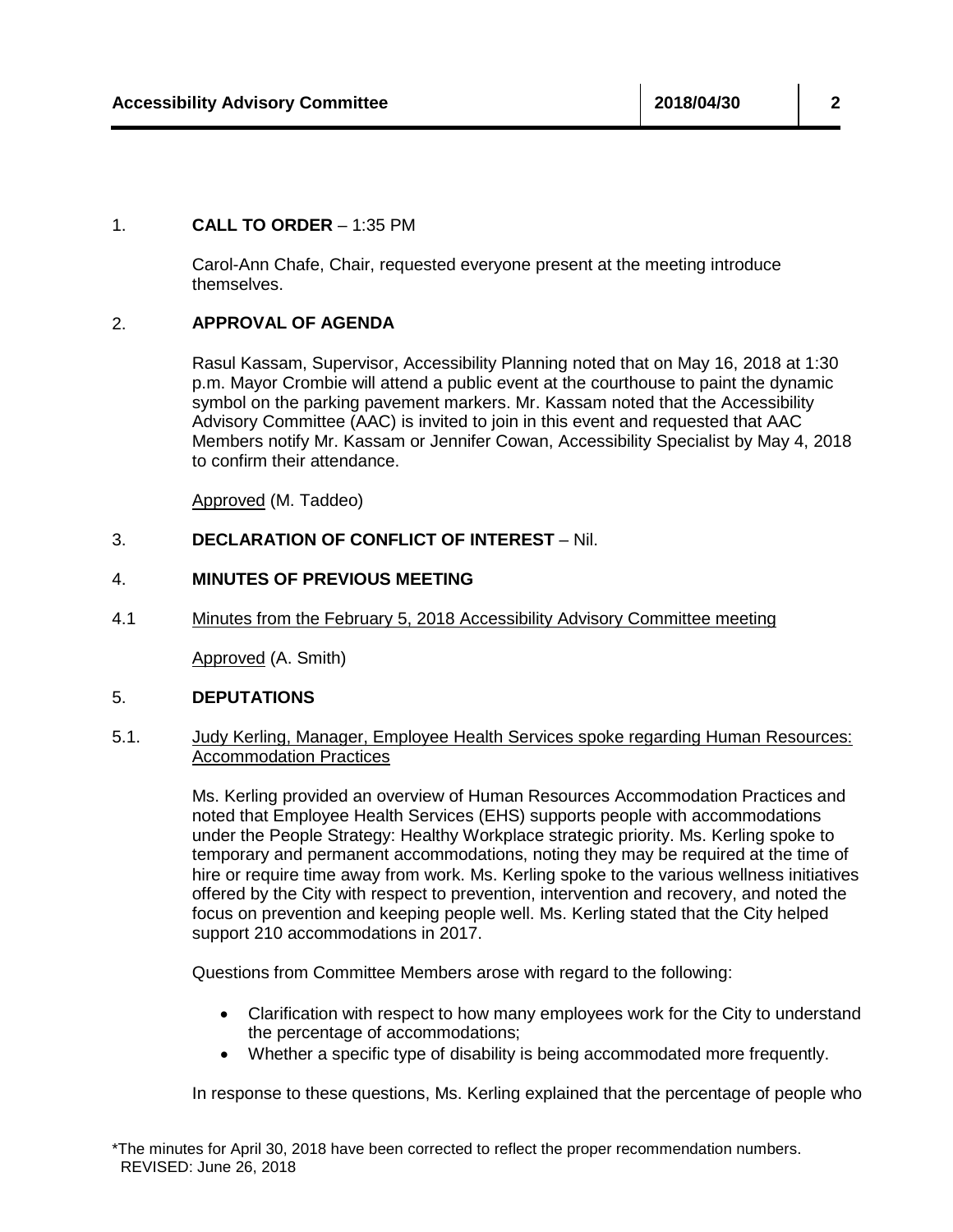were accommodated in 2017 is 5.3% and that the information for specific disabilities being accommodated is not available but that Human Resources is making progress with respect to understanding the ways in which employees can be supported, especially with regard to mental health awareness.

#### RECOMMENDATION

That the deputation and associated presentation by Judy Kerling, Manager, Employee Health Services with respect to Human Resources: Accommodation Practices, be received.

Received (Councillor Saito) Recommendation AAC-0012-2018

5.2. David Margiotta, Manager, Performance Measurement and Master Plan Implementation, TransHelp and Mike Bechard, Project Advisor, TransHelp provided an update regarding Accessible Transportation - Region of Peel

> Mr. Margiotta and Mr. Bechard provided an update with respect to the Accessible Transportation Master Plan (ATMP), noting the Region began the ATMP in 2012 and it continues to be updated regularly, with consistent extensive stakeholder engagement. Mr. Margiotta spoke to the redesign of the TransHelp website and the addition of an online application process. Mr. Margiotta noted that due to new AODA eligibility requirements which now include cognitive and mental health, the client profile has significantly expanded in 2017. Mr. Margiotta noted the effectiveness of the application, noting only 4% of applicants are ineligible, but that eligibility decisions are rarely appealed. Mr. Margiotta spoke to the client re-certification process currently underway, with most clients continuing to receive some level of service. Mr. Margiotta spoke to focus areas with respect to passenger travel training, the passenger assist program, new technology, and investing in quality and noted client satisfaction is at 88% based on surveys, with plans continuously developed to improve service.

Questions and comments from Committee Members arose with regard to the following:

- How clients are re-certified so quickly;
- Whether there has been any progress with respect to LHIN funding;
- The ratio of applicants who qualify compared to those that do not;
- The amount of people who qualify on temporary basis, such as seniors;
- How extensions are provided for those who require them;
- With expansion of clients, whether there is an adequate amount of equipment and staffing;
- Concerns that an annual client satisfaction survey is not often enough;
- How the Region will cope financially with increase of users;
- Whether those with mental health disabilities can apply for TransHelp;
- Whether the appeals process is automatic, and how long after being denied can someone appeal;
- Whether consideration is given to those with sporadic disabilities.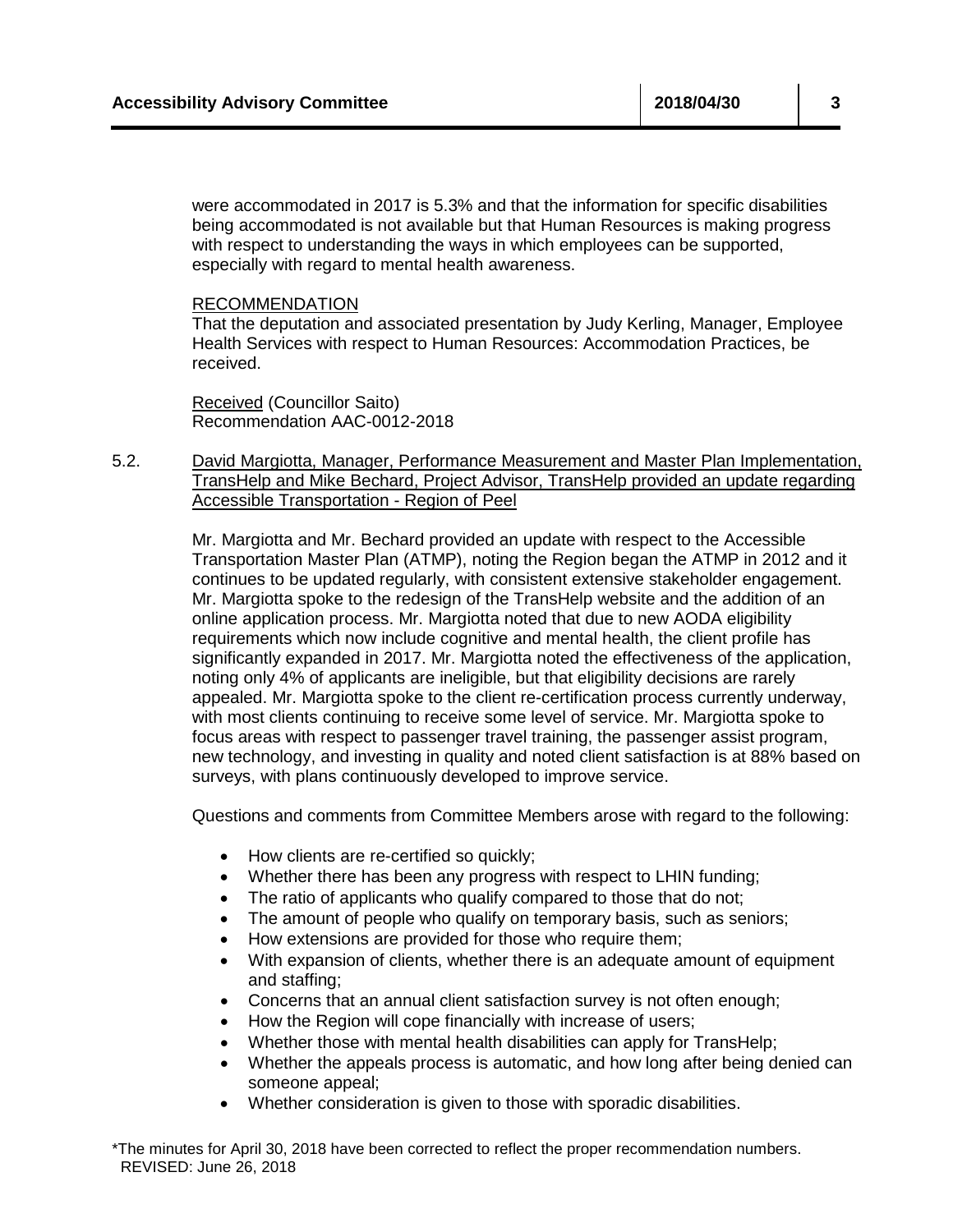In response to these questions, Mr. Margiotta noted that the majority of re-certifications were relatively easy, as there was enough information on the client to make a decision. With respect to LHIN funding, Mr. Margiotta noted that currently the proposal period has closed and they are yet to announce a successful agency to provide the service, however, LHIN will likely be funding some level of service. Mr. Margiotta responded that in a month there are approximately 300 applicants with roughly 12 that are ineligible, with 20% of applicants qualifying for temporarily eligibility (noting a difference between conditional eligibility, which would give you certain access on a more permanent basis) and added that supervisors are authorized to grant an extension to someone who requires a longer temporary permit. Mr. Margiotta noted that with respect to equipment and staffing, there is a 0% decline rate, which means that persons will not be declined a ride, and that currently needs are being met, with staff and fleet levels actively being evaluated to ensure they provide adequate service. Mr. Margiotta acknowledged concerns that the annual survey is not enough, and noted that there is also a TransHelp Advisory Committee, as well as various partnerships in place. With respect to the funding of TransHelp, Councillor Saito responded that it is fully funded by property taxes on the regional tax bill and can only be expanded by increasing taxes. Mr. Margiotta noted that eligibility is based on barriers to conventional transportation and noted the appeals process is not automatic, but that an appeal is available immediately, and that a person can re-apply in 6 months, or if the condition changes. Lastly, Mr. Margiotta noted that sporadic disabilities are considered, and added that in the spirit of the AODA, the service is provided to those who need it.

#### RECOMMENDATION

That the update by David Margiotta, Manager, Performance Measurement and Master Plan Implementation, TransHelp and Mike Bechard, Project Advisor, TransHelp with respect to Accessible Transportation - Region of Peel, be received.

Received (M. Taddeo) Recommendation AAC-0013-2018

#### 6. **PUBLIC QUESTION PERIOD**

No members of the public requested to speak.

#### 7. **MATTERS CONSIDERED**

#### 7.1. *ACCESSIBILITY FOR ONTARIANS WITH DISABILITIES ACT, 2005 (AODA)*

Jennifer Cowan, Accessibility Specialist provided a brief verbal update with respect to the *Accessibility For Ontarians With Disabilities Act, 2005 (AODA)*. Ms. Cowan noted the Employment Standards Development Committee (SDC) has released a set of 8 recommendations that they will be presenting to the Minister regarding changes to the Accessible Employment Standard. Based on Accessibility Planning's review, the changes being proposed will not likely have a significant impact on the City of Mississauga. Ms. Cowan again encouraged members to submit comments to the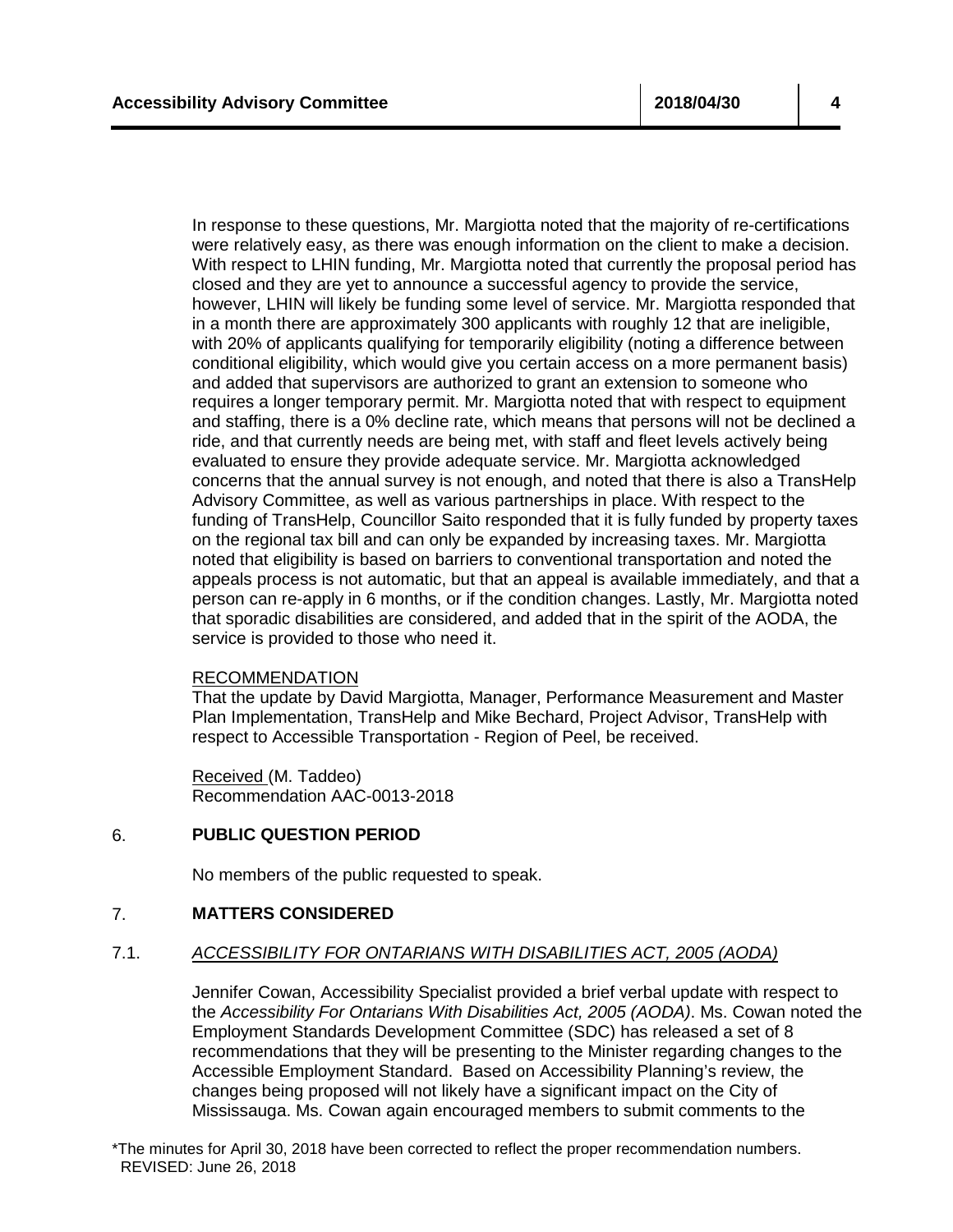Employment SDC if they do not agree with the recommendations at: <https://www.ontario.ca/page/improving-accessibility-standards-employment>

#### RECOMMENDATION

That the verbal update by Jennifer Cowan, Accessibility Specialist with respect to the Accessibility For Ontarians With Disabilities Act, 2005 (AODA) be received.

Received (A. Smith) Recommendation AAC-0014-2018

#### 7.2. Region of Peel Accessibility Advisory Committee Update

Naz Husain, Citizen Member provided an update with respect to the Region of Peel Accessibility Advisory Committee, noting a food certification program for anyone working in the food industry will have accommodations being put in place. Ms. Husain added that Caledon is having a Seniors' Day on June 6, 2018 from 10AM to 2PM, with a theme of food and nutrition. Ms. Husain noted that the Region is going to be involved in a lot of updates to regional roads and that the Committee is working on a checklist, which includes a lot of criteria.

#### RECOMMENDATION

That the verbal update by Naz Husain, Citizen Member with respect to the Region of Peel Accessibility Advisory Committee be received.

Received (M. Taddeo) Recommendation AAC-0015-2018

### 7.3. Draft 2017 Annual Report of the Multi-Year Accessibility Plan & 2018-2022 Multi-Year Accessibility Plan, and 2017 MiWay Annual Accessibility Report

Rasul Kassam, Accessibility Supervisor spoke to the Draft 2017 Annual Report of the Multi-Year Accessibility Plan & 2018-2022 Multi-Year Accessibility Plan and noted that following AAC consultation the Report and Plan had been revised to include a message from the Mayor, a message from Members of Mississauga City Council, a message from Mississauga AAC, and that the AAC has a dedicated section (section 6) in the report with 2017 Achievements by Mississauga AAC. Mr. Kassam spoke to the next steps and noted that the intention was for the Draft 2017 Annual Report of the Multi-Year Accessibility Plan & 2018-2022 Multi-Year Accessibility Plan, and 2017 MiWay Annual Accessibility Report be adopted in the General Committee Meeting on May 16, 2018.

Members of the Committee thanked Mr. Kassam for taking the time to meet with them, and for making changes based on their input. Committee Members of the Accessibility Advisory Committee endorse and are in full support of the 2017 Annual Report of the Multi-Year Accessibility Plan & 2018-2022 Multi-Year Accessibility Plan, and 2017 MiWay Annual Accessibility Report.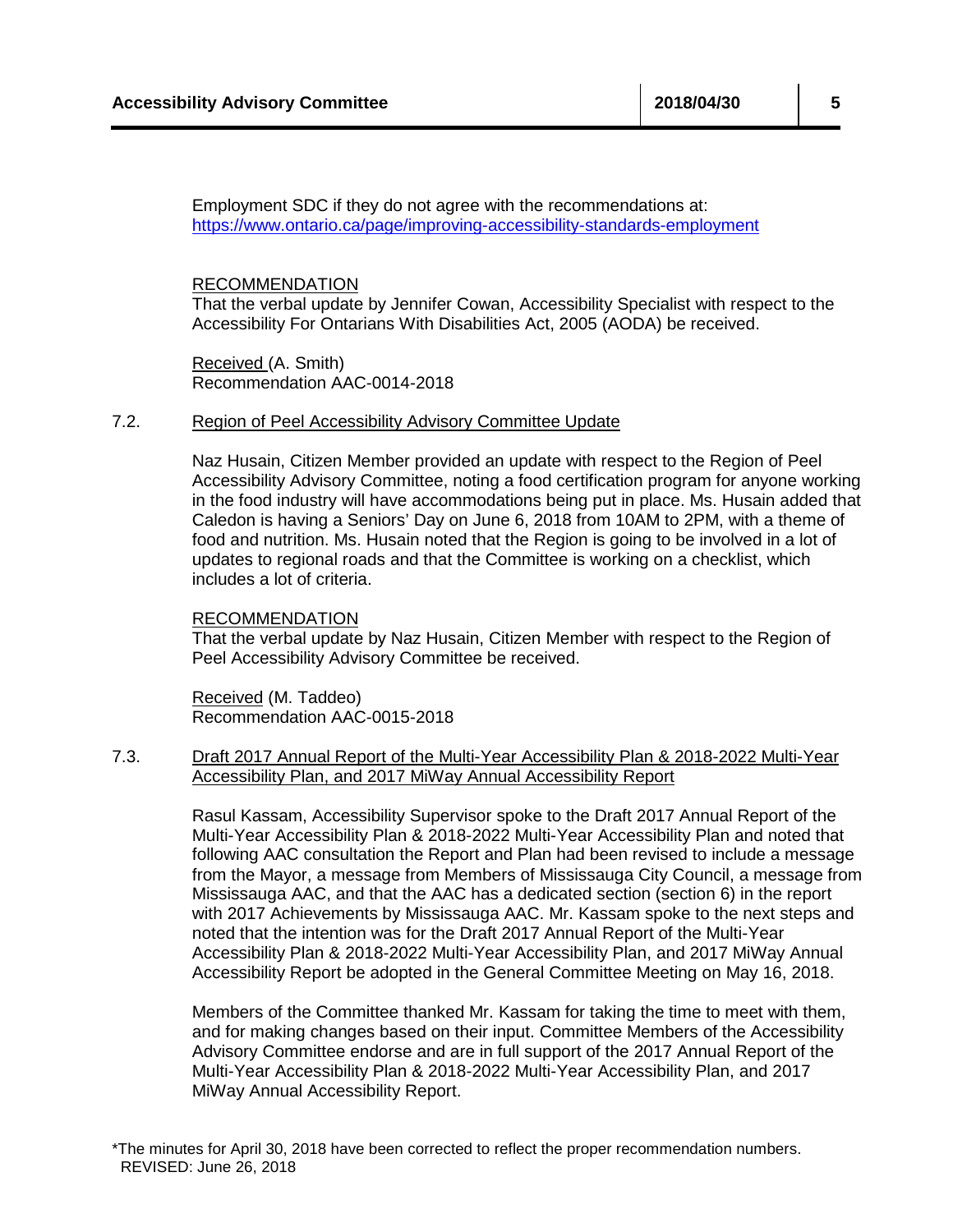#### RECOMMENDATION

- 1. That the City of Mississauga 2017 Annual Report of the Multi-Year Accessibility Plan & 2018-2022 Multi-Year Accessibility Plan, and 2017 MiWay Annual Accessibility Report, be received for information;
- 2. That the Accessibility Advisory Committee is in full support of the City of Mississauga 2017 Annual Report of the Multi-Year Accessibility Plan & 2018-2022 Multi-Year Accessibility Plan, and 2017 MiWay Annual Accessibility Report.

Received (N. Husain) Recommendation AAC-0016-2018

#### 7.4. Electronic Participation in Committee meetings

Trish Sarnicki, Legislative Coordinator requested feedback from Committee Members with respect to whether they would like to pursue electronic participation for the AAC, and if so, whether there shall be voting capabilities for the person who is to be participating electronically.

Discussion amongst Committee Members pertained to whether electronic participation should be applicable to all committees, the technology to be used, if it should be applicable to all persons or only those with disabilities, issues surrounding disclosure of a disability, concerns regarding whether the effort made to provide for electronic participation will provide an overall benefit to the Committee, whether a policy would need to be in place for abuse of the system with respect to attending meetings and how quorum would be decided.

Councillor Saito noted there is already a policy in place for attendance, noting that missing three meetings in a row may result in removal from the Committee.

Committee Members agreed that electronic participation should be applicable to all advisory committees, including the capability to vote, for individuals with disabilities, where an accommodation has been requested.

Councillor Saito requested that the Committee's recommendation be referred to Governance Committee for discussion and review, to which the Committee agreed.

#### RECOMMENDATION

- 1. That the Accessibility Advisory Committee supports electronic participation for all advisory committee meetings, including the capability to vote, for individuals with disabilities, where an accommodation has been requested.
- 2. That the Accessibility Advisory Committee's request for electronic participation be forwarded to Governance Committee for discussion and review.

Received (Councillor Mahoney) Recommendation AAC-0017-2018

#### 7.5 Access 2 Card

\*The minutes for April 30, 2018 have been corrected to reflect the proper recommendation numbers. REVISED: June 26, 2018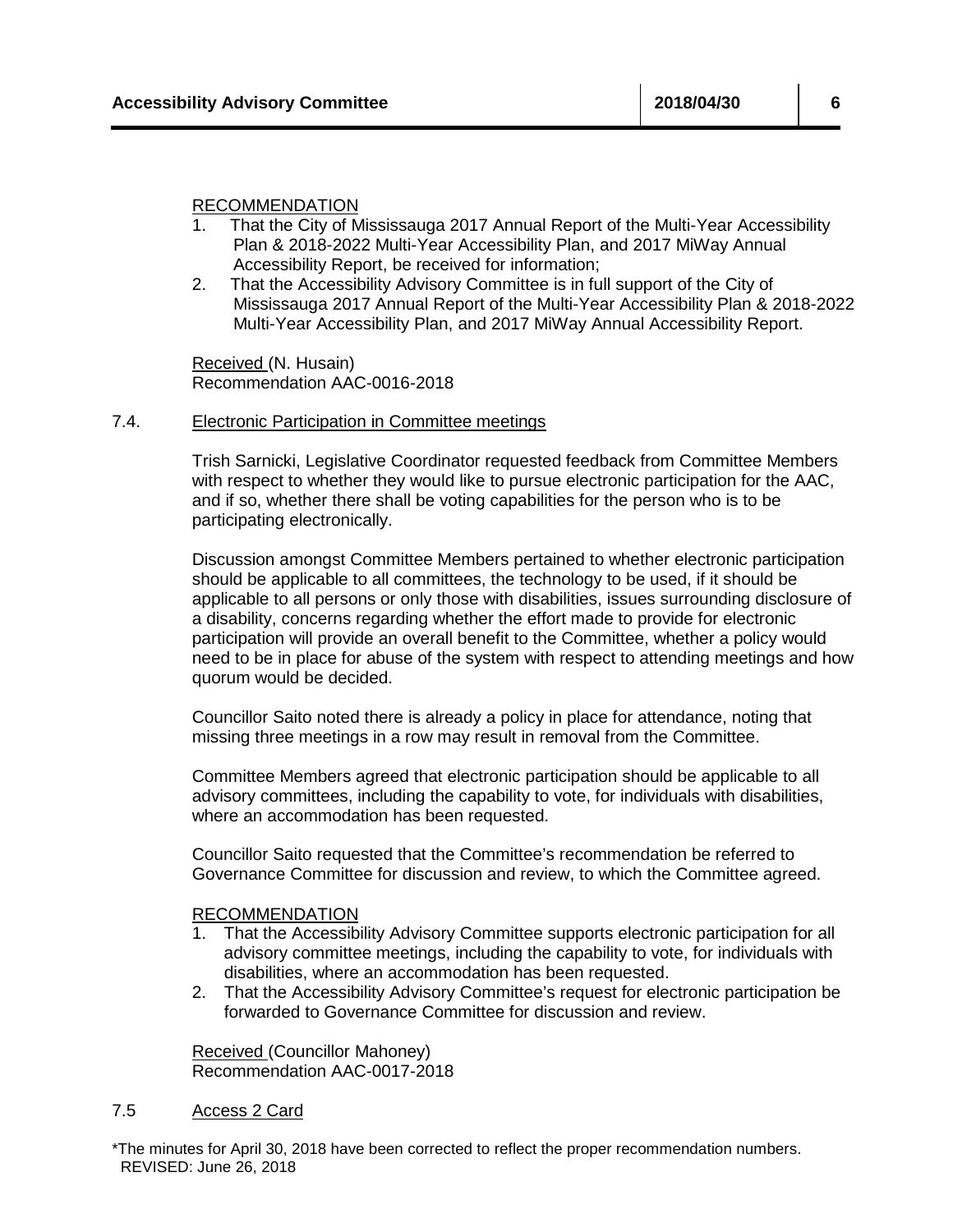Jennifer Cowan, Accessibility Specialist spoke to the matter of Access 2 Card Program for City of Mississauga Facilities.

Councillor Saito noted the Access 2 Card may be used at Meadowvale Theatre, the City's Recreational Programming, and MiWay and noted that when using public transit a caregiver does not have to pay for a ticket.

Discussion amongst Committee Members pertained to whether the card is accepted everywhere in the City, that most venues now offer the card for free, the issue of having residents pay for a card where their needs are already accommodated, and what is being asked of the AAC.

Direction was given to Accessibility staff to refer this matter back to Councillor Fonseca for clarification as to where the Access 2 Card is unable to be used.

#### RECOMMENDATION

- 1. That the memorandum dated April 3, 2018 from Jennifer Cowan, Accessibility Specialist with respect to the Access 2 Card Program for City of Mississauga Facilities be received for information.
- 2. That the matter of the Access 2 Card Program for City of Mississauga Facilities be deferred to the next Accessibility Advisory Committee meeting on June 18, 2018.

Received (M. Taddeo) Recommendation AAC-0018-2018

7.6. Accessibility Advisory Committee Work Plan

No discussion took place on this item.

RECOMMENDATION

That the Accessibility Advisory Committee Work Plan updated for the April 16, 2018 meeting of the Accessibility Advisory Committee be approved.

Received (A. Smith) Recommendation AAC-0019-2018

#### 8. **SUBCOMMITTEE REPORTS**

8.1 Facility Accessibility Design Subcommittee Report – February 12, 2018

#### RECOMMENDATION

1. That the presentation regarding Mount Charles Park Transit Washroom to the Facility Accessibility Design Subcommittee on February 12, 2018 be received; 2. That subject to the comments on the presentation, the Facility Accessibility Design Subcommittee is satisfied with the design of the Mount Charles Park Transit Washroom.